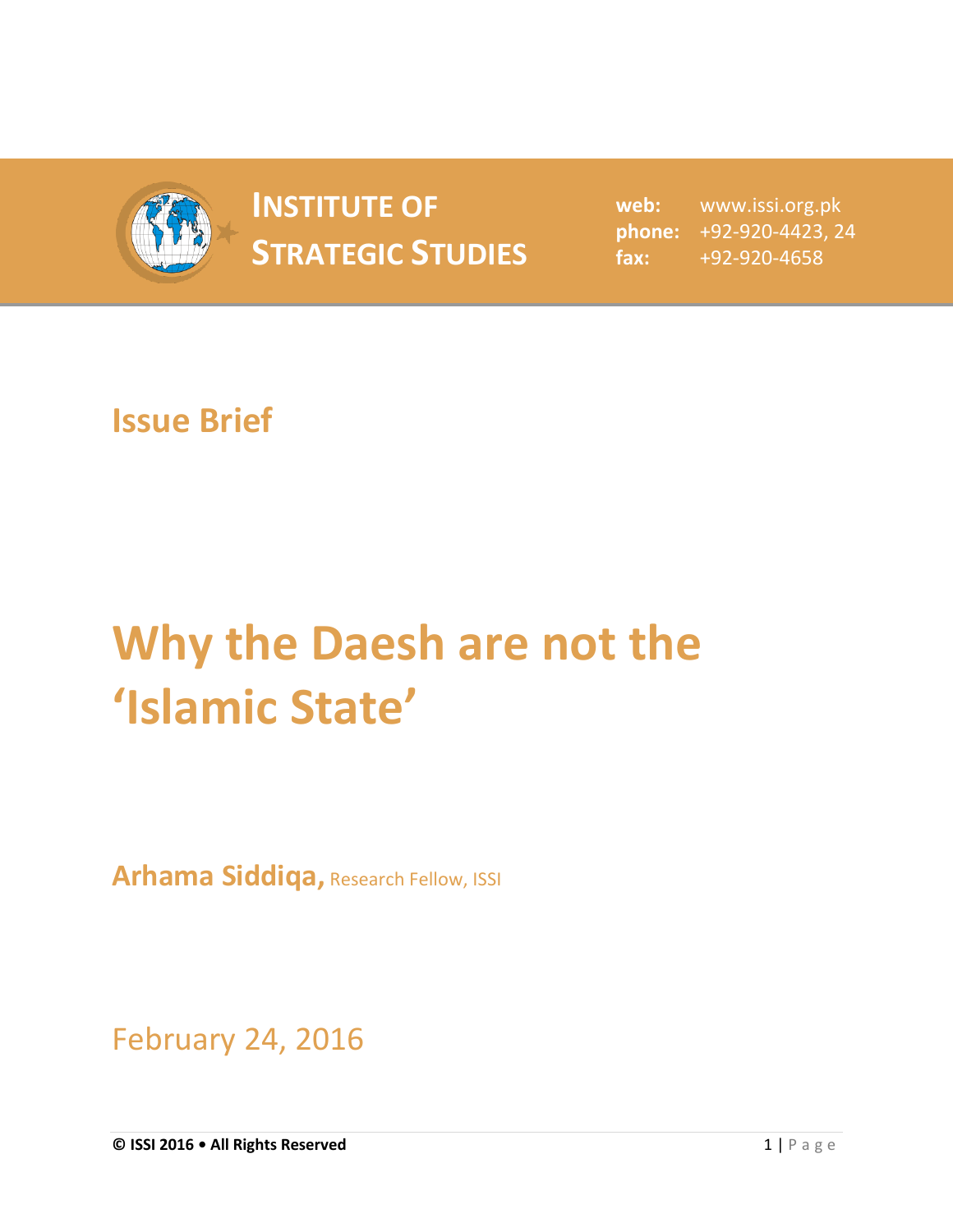The Islamic State is one of the most lethal and successful militant groups in modern history, surpassing even al-Qaeda. Thousands of its followers have marched across Syria and Iraq, subjugating millions, enslaving women and beheading captives. Thousands more have spread terror beyond the Middle East under the Islamic State's black flag.

The rise of this group in Iraq and Syria has been a disaster for the public image of Islam – and a boon for the Islamophobia industry. After all, this is a group that claims it is the Islamic State; that claims the support of Islamic texts to justify its medieval punishments, and has a leader with a PhD in Islamic studies who declares himself to be a "caliph", or ruler over all Muslims.

Names are significant because their impact can be compelling. Names are how people expect to see you. By referring to this group as the 'Islamic State' they gain legitimacy where none should exist. Hence, with this in mind, UN Secretary General Ban Ki-moon labelled them 'the enemies of faith' and stated that since they in no way represented Islam or a state, they should be referred to as "Un-Islamic Non-State". What is worrisome is that it is not just ill-informed, ignorant or bigoted members of the public who take such a view. Grame Wood, author of the widely read report 'What ISIS really wants' states, "The reality is that the Islamic State is Islamic…*Very* Islamic…the religion preached by its most ardent followers derives from coherent and even learned interpretations of Islam". Bernard Haykel of Princeton University, voiced similar thoughts and described Muslims who considered ISIS to be un-Islamic, or anti-Islamic, as "embarrassed and politically correct, with a cotton-candy view of their own religion."

However, these views have been fiercely argued. The Daesh are using religion to advance their political vision. To give themselves a legitimate stronghold, they are using Islam as their justification. Forensic psychiatrist Marc Sageman rightly points out, "It's not about religion, it's about identity…you don't have the most religious folks going there." Daesh fighters from the West, in particular, "tend to have rediscovered Islam as teenagers or as converts"; they are angry, or even bored, young men in search of a call to arms and a thrilling cause. An example is the Daesh executioner known as "Jihadi John", raised and educated in the UK and described, by British medics as "quiet but a bit of an adrenalin junkie".

Perhaps the most astonishing achievement of ISIS has been not the sheer size of the territory Daesh has captured, but the way in which it has united the world's disparate 1.6 billion Muslims against it. Whether Sunni or Shia, Salafi or Sufi, conservative or liberal, Muslims leaders have almost unanimously condemned and denounced this group not merely as un-Islamic but labelled it anti-Islamic. The various statements of Muslim groups such as the Organisation of Islamic Co-operation, the Islamic Society of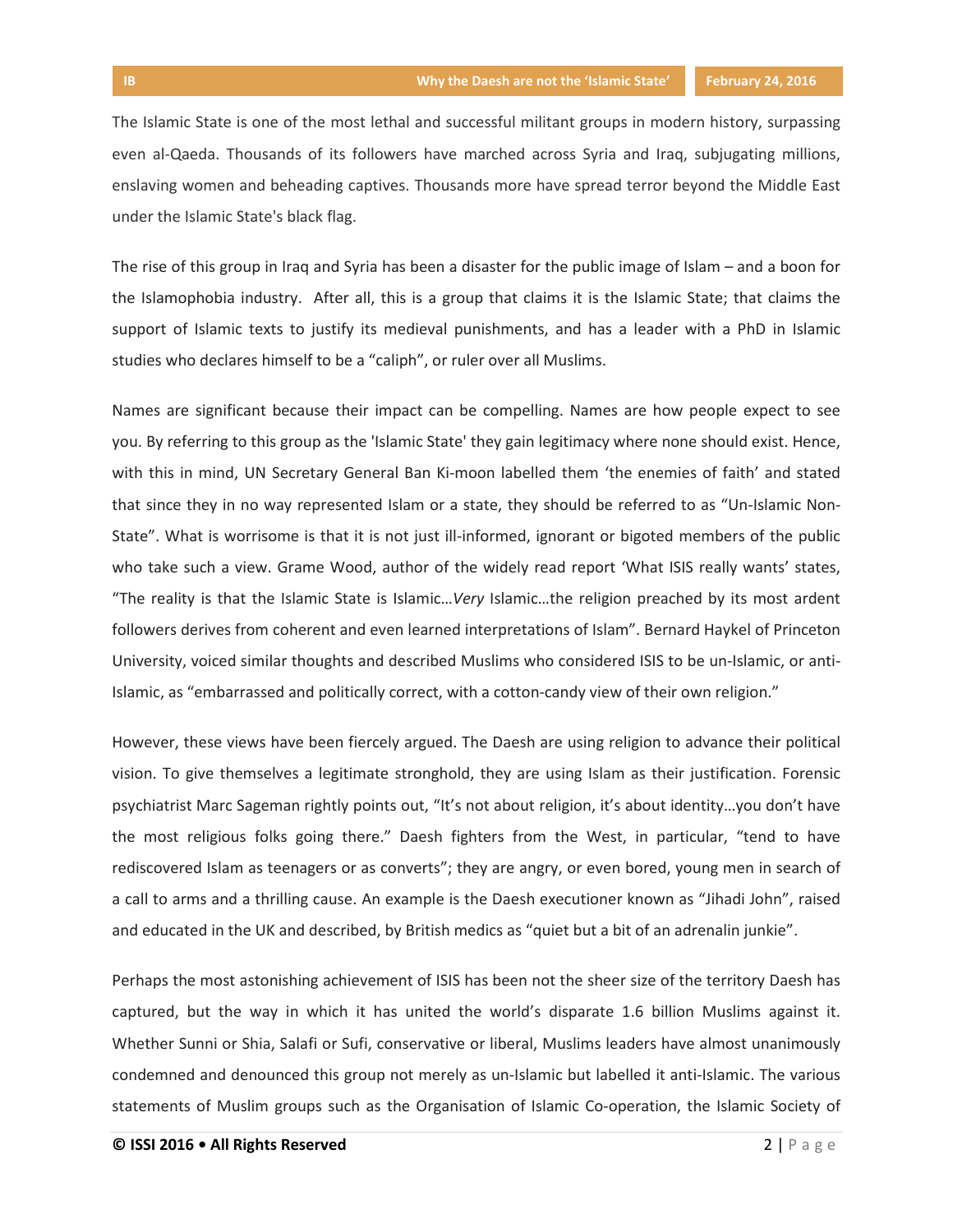North America, al-Azhar University in Cairo, the most prestigious seat of learning in the Sunni Muslim world; and even Saudi Arabia's Salafist Grand Mufti, Abdul Aziz al ash-Sheikh, have all stated that this group has nothing to do with Islam, is acting "under the guise of this holy religion . . . in an attempt to export their false Islam", and, is in fact "the number-one enemy of Islam". In September 2014, more than 120 Islamic scholars co-signed an 18-page open letter to Baghdadi, written in Arabic, which contained a "technical point-by-point criticism of ISIS's actions and ideology based on the Quran and classical religious texts".

Legitimacy "comes through endorsement by religious leaders. If Sunni Islam's leaders consider ISIS inauthentic, then that is what it is", says Abdal Hakim Murad, who is based at the University of Cambridge and is one of the well-respected western theologians in the world. He continues: "Just as Christianity in Bosnia 20 years ago was not properly represented by the church going militias of Radovan Karadzic and just as Judaism is not represented by West Bank settlers who burn mosques, so, too, Islam is not represented by ISIS."

The French government has been referring to ISIS as "Daesh" for some time. Since September 2014 it has been official French policy to use "Daesh" to refer to the group. The country's former foreign minister Laurent Fabius also asked journalists to use the phrase saying that the other acronyms used for the terror group "blur the lines between Islam, Muslims and Islamists".

Last year, a group of 120 MPs called on the British Broadcasting Network (BBC) to stop referring to the militants as "Islamic State", arguing that they are neither Islamic nor a state. Tory MP Rehman Chishti said the BBC's use of the word Islamic to describe a group that has murdered thousands of innocent people would offend Muslims. London Mayor Boris Johnson and the former Scottish first minister Alex Salmond were also among the MPs to sign an open letter to the BBC in protest at the terminology, while David Cameron has said he is "happy for people to use Daesh". In December 2015 Cameron announced that his government would be joining France in calling the group "Daesh" rather than "ISIL".

It is vital to acknowledge that extremism of any kind cannot be associated with a particular people or religion. Thus, it is important that xenophobia be curbed. New partnerships need to be built between all faiths and creeds. Simultaneously, the root causes of violent extremism should be addressed and eliminated. These include lack of proper institutions, unavailability of provision of justice, economic destitution, and civil wars among other things. To claim that the Daesh is Islamic is egregiously counterfactual, implausible and downright insulting to the 1.6 billion $1$  non-violent followers of Islam